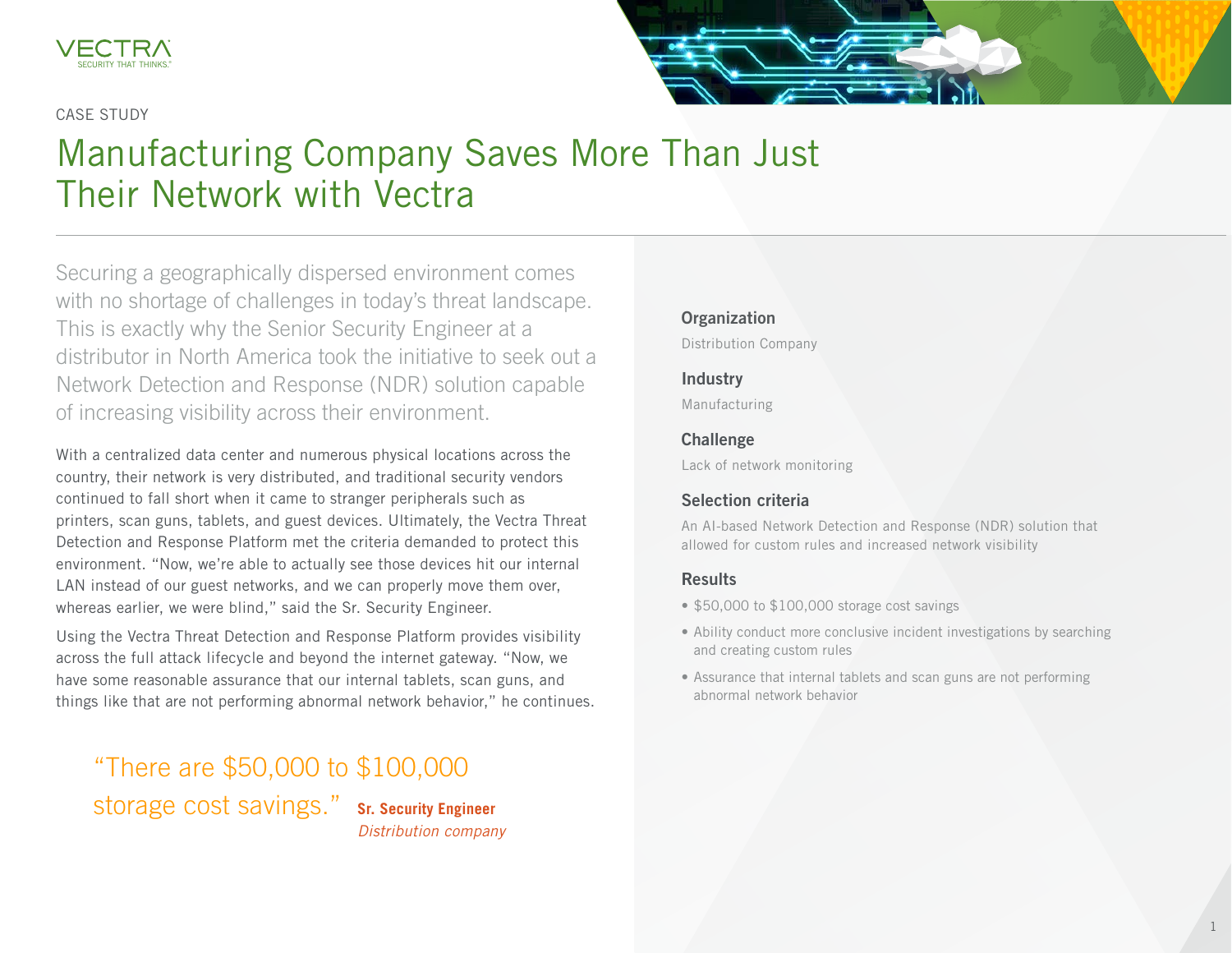# Filling the Gap

The Vectra Platform uses AI-derived machine learning to automatically detect and respond to cyberattacks across cloud, data center, IT, and IoT networks. It also enables security operations teams to perform conclusive incident investigations and AI-assisted threat hunting.

"Before we deployed Vectra, we were not monitoring network traffic. So, there was definitely a need and a gap, and Vectra has filled it," says the Sr. Security Engineer. With Vectra, the ease of deployment allows this security team to maintain and administer several hundred locations without having to think twice.

"Vectra, with being so easy to deploy and so easy to maintain and administer, has saved us hundreds of hours just on deployment and standing up the environment alone," he recalls.

"With Vectra, you're picking reliable and fast. As we grow, we'll deploy more Vectra sensors to capture that extra traffic."

> **Sr. Security Engineer** *Distribution company*

## Deploy and Detect

While exploring NDR solutions, this manufacturing company also evaluated Corelight before selecting the entire Vectra Platform, including Detect, Recall, and Stream. They chose Vectra for the quick deployment time and routine administration costs as well as its ability to create rules for major events, ML, and AI engines on top of allowing custom rule detection.